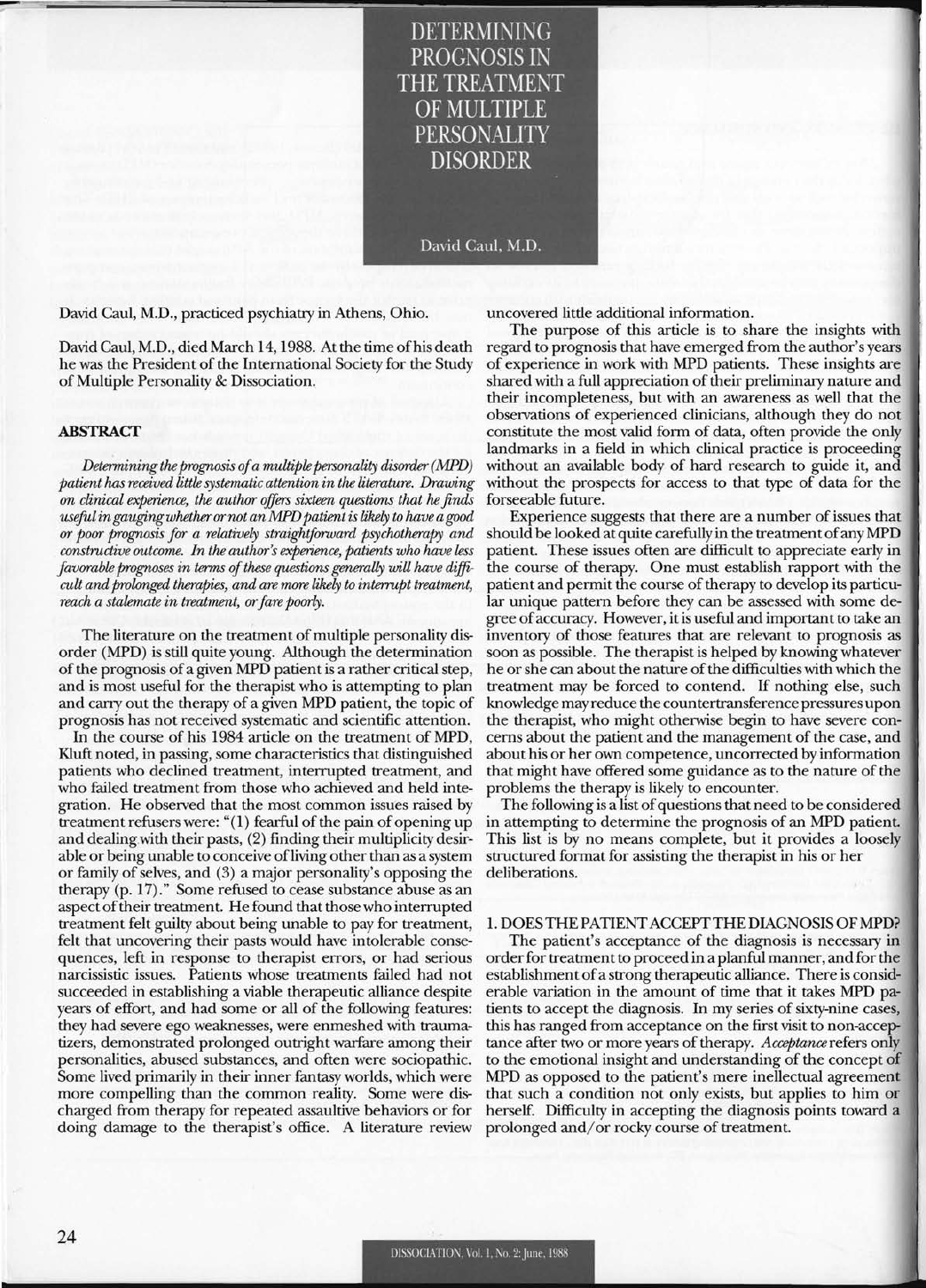#### 2. UPTONOWAREYOUTHEFIRSTTHERAPISTTOTREAT SEPARATENESS OF THE ALTER PERSONALITIES? THE PATIENT FOR MPD?

This refers strictly to the number of therapists who have treated the patient for the known diagnosis ofMPD. Cases are now emerging with histories of having had consecutively and for long periods of time two or more different therapists who were knowledgeable about MPD. This does not usually include patients who had found it necessary to make personal geographic changes, but rather refers to patients who had had a difficult time in therapy with each successive capable therapist. Such a history is less than favorable.

### 3. IF SO, WHEN WAS THE DIAGNOSIS FIRST MADE AND HOW LONG HAS THE PATIENT BEEN CNDER TREATMENT?

The duration of therapy from the time the diagnosis is made until progress is noted may be a significant factor. Frequently there is a prolonged lack of progress, and an extended duration of *discovery,* in disproportion to the apparent therapeutic impact of the treatment. This is not to say that the course of an ultimately successful therapy may not be exceedingly long as well as difficult, but a prolonged lack of progress should alert the therapist to consider the possibility of a change in approaches, and explore further for factors that may be impeding progress. Patients' failure to show improvement for long periods indicates a less favorable prognosis for rapid recovery.

# 4. IFNOT,HOWMANYPREVIOUSTHERAPISTS (FORMPD) HAS THE PATIENT HAD AND HOW LONG HAS THE CONDITION BEEN KNOWN?

In general, the greater the number of therapists and the longer the duration of the therapy since discovery of the MPD, the more difficult the therapy is likely to be.

# 5. WHAT IS THE MAXIMUM NUMBER OF ALTER PERSON-ALITIESINVOLVEDANDHOWLONGHAVETHEYBEEN 10. DO YOU FIND YOURSELF FEELING EXTREMELY PRESENT UP TO THIS POINT IN YOUR THERAPY? CONTROLLED BY THE PATIENT?

An unusual case was that of a patient who, at the the beginning of therapy reportedly had over 500 personalities. After a total of more than seven years of therapy, she still recorded the presence of over 200 personalities. At least three highly skilled and experienced therapists had become involved in her case at different points. Such complexity, and tenacity in maintaining it, argue for a long and problematic therapy.

# 6. ARE THERE EXTREME AND VERY HIGHLY SPECIAL-IZED FUNCTIONS AMONG ALTER PERSONALITIES?

An example is that of a patient who had one fragment whose only function was to wash dishes. It would be extremely bad news if after prolonged therapy there remained also another fragment that only dried dishes! A patient who clings to these highly individualized personalities and is quite reluctant to give them up, even though that patient intellectually accepts the notion that he or she should be able to wash and dry their own dishes, is extremely dedicated to MPD as a way of life, and less than likely to pursue either unification or a stable arrangement of personalities. Of course, this is but one of hundreds of examples that could be recounted.

7. THROUGHOUT THE THERAPY DOES THE PATIENT TEND TO BE PREOCCUPIED WITH FOCUSING ON THE

When faced with stressful therapeutic issues, many patients will retreat to the position of dealing with the alter personalities as totally separate entities. Patients who cling to this notion for protracted periods of time, even after having given lip service to understanding that they are really part of one entity and that they are all mutually involved, are making a powerful statement that they are unready to move toward resolution.

### 8. THROUGHOUT THE THERAPY IS THE PATIENT PRE-OCCUPIED WITH USING THE ALTER PERSONALITIES AS THE EXCLUSIVE MEANS OF PROBLEM SOLVING?

A distressing issue is that of the continued presence of numerous child personalities, who are commonly used by adult alters for the purpose of experiencing pain and other traumata. As a matter of fact, it probably should be pointed out to the patient that this might even constitute an extension of the child abuse that caused his/her problems in the first place. Patients are often reluctant to translate the intellectual language of insight into changing practical daily activities. This type of behavior suggests that the patient is not prepared to develop non-dissociative styles of coping.

# 9. DOES THE PATIENT COMMONLY ATTEMPT TO DOMI-NATE AND DETERMINE THE NATURE, EXTENT, AND COURSE OF THERAPY?

It is not unusual for patients to attempt to insist on controlling such things as the therapeutic milieu, the subject matter to be discussed in the session, the duration of the interview and the focus on the work to be done, regardless of the intent of the therapist. This is often the case when these matters have not been worked out early in therapy. However, the persistence of such behaviors after therapy is well underway betokens a prolonged course.

Many therapists have reported feeling as though they were not in charge of the constellation of their life events when treating an MPD patient. It becomes quickly apparent that the expectation of the patient far exceeds the therapist's capacity to deliver and the therapist may start to feel that, his life is not his own. The multiple may intrude into the therapist's life and usurp not only the waking hours, but a good portion of the sleeping hours. When MPD patients succeed in bringing about such circumstances, the prognosis is guarded.

# 11. IS IT DIFFICULT TO MAKE CONTRACTS WITH THE PATIENT?

If the therapist is not firm in insisting that contracts be kept, the patient will learn very quickly that they can be broken without bearing much, if any, of the consequences. This may become a major deterrent to therapeutic progress. If the patient is uncooperative and/ or unreliable about making and/ or keeping contracts, the therapy is in difficulty.

# 12.VVHAT IS THE DEGREE AND PERVASIVENESS OF CONFABULATED HISTORY?

All MPD patients confabulate. It goes with the pathology. The therapist should expect a certain amount of it and deal with it. However, the constant use of confabulation involving